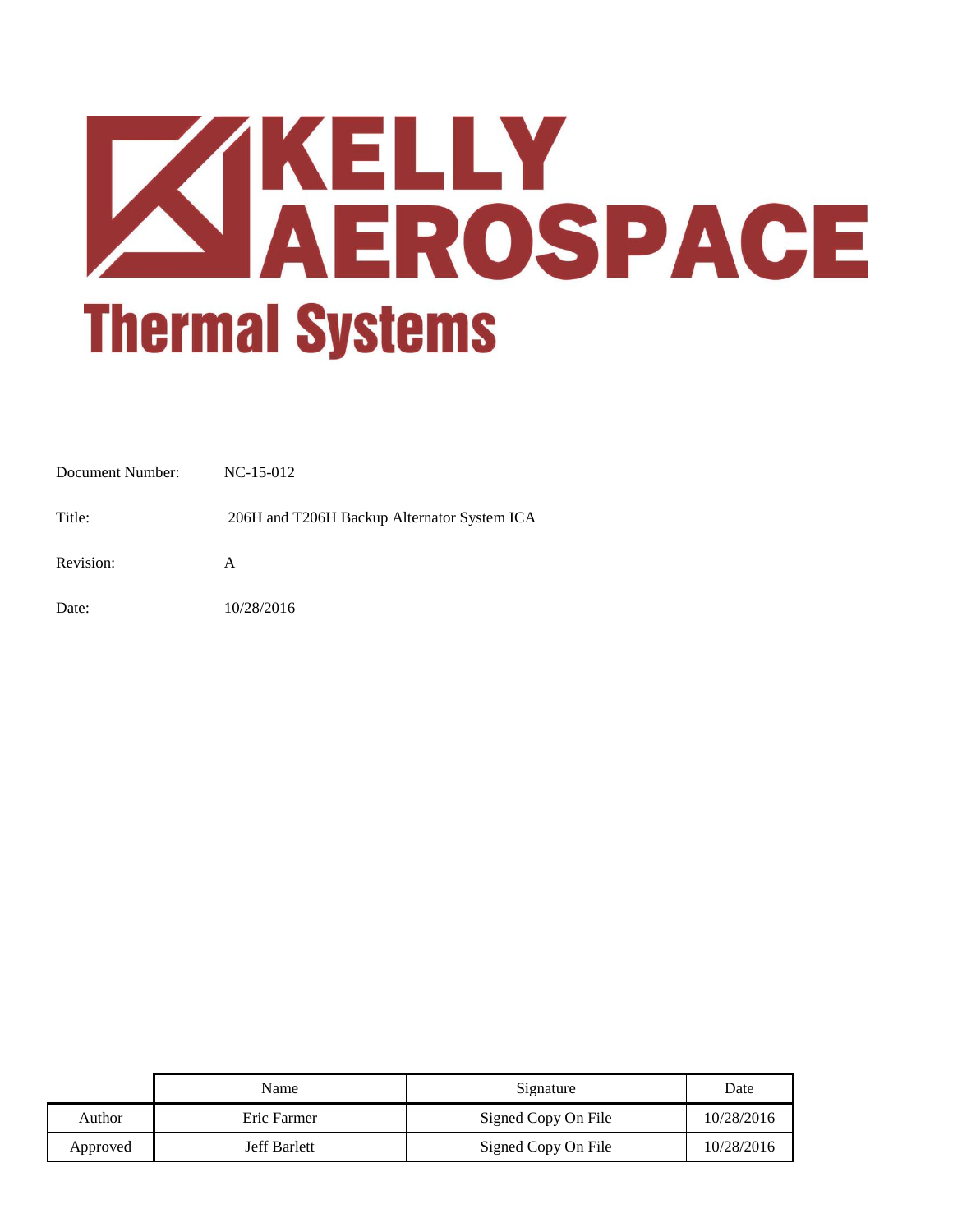# Revisions

| Rev. | Description                  | Author | Date       | Approved |
|------|------------------------------|--------|------------|----------|
| A    | Initial Release (ECN 16-008) | EF     | 10/28/2016 | JB       |
|      |                              |        |            |          |
|      |                              |        |            |          |
|      |                              |        |            |          |
|      |                              |        |            |          |
|      |                              |        |            |          |

| Document Title                              | Document No | Rev | Page   |
|---------------------------------------------|-------------|-----|--------|
| 206H and T206H Backup Alternator System ICA | $NC-15-012$ |     | 2 of 7 |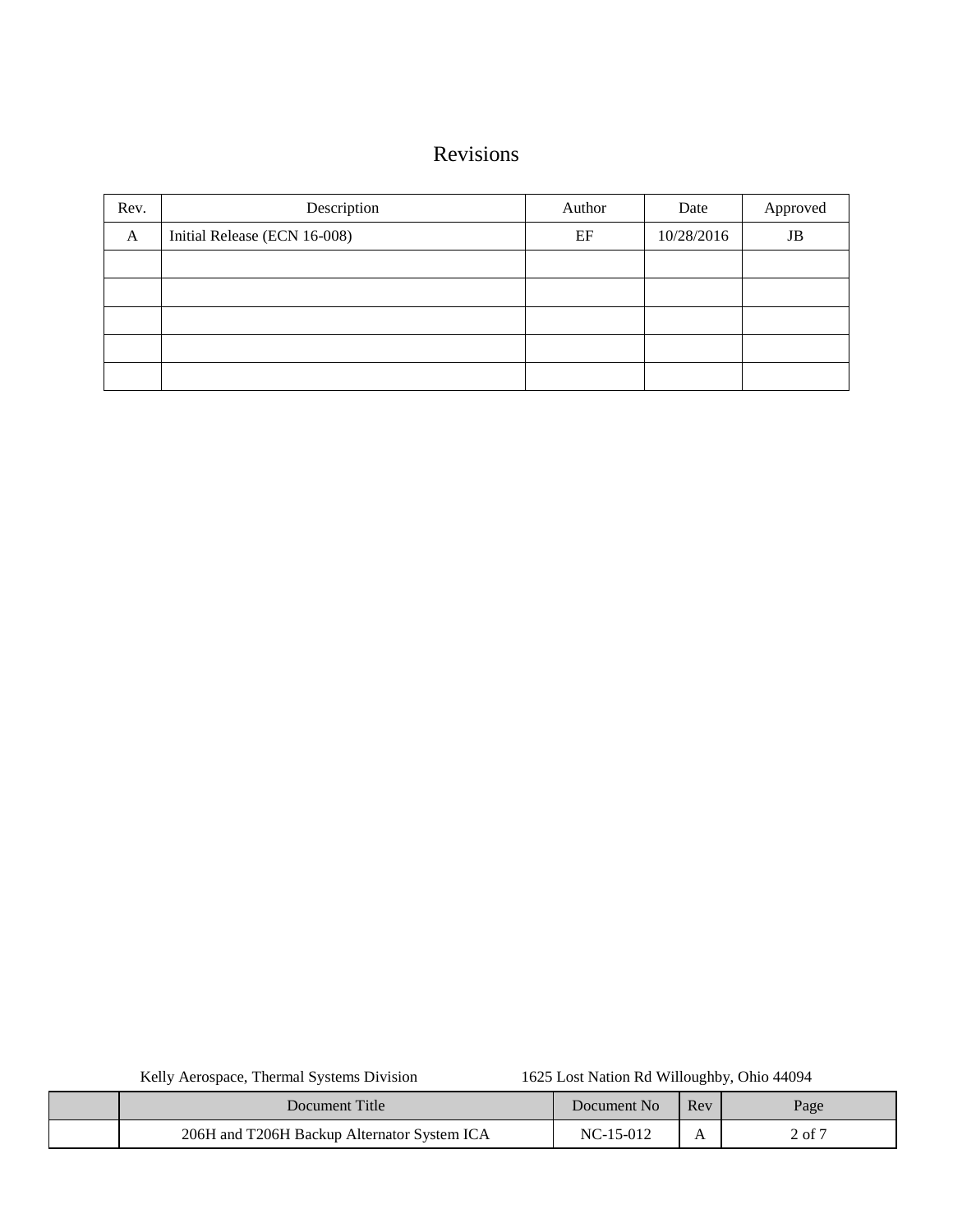### TABLE OF CONTENTS

| 1.0  |  |
|------|--|
| 2.0  |  |
| 3.0  |  |
| 4.0  |  |
| 5.0  |  |
| 6.0  |  |
| 7.0  |  |
| 8.0  |  |
| 9.0  |  |
| 10.0 |  |
|      |  |

Kelly Aerospace, Thermal Systems Division

#### 1625 Lost Nation Rd Willoughby, Ohio 44094

| Document Title                              | Document No | Rev | Page   |
|---------------------------------------------|-------------|-----|--------|
| 206H and T206H Backup Alternator System ICA | NC-15-012   |     | of $7$ |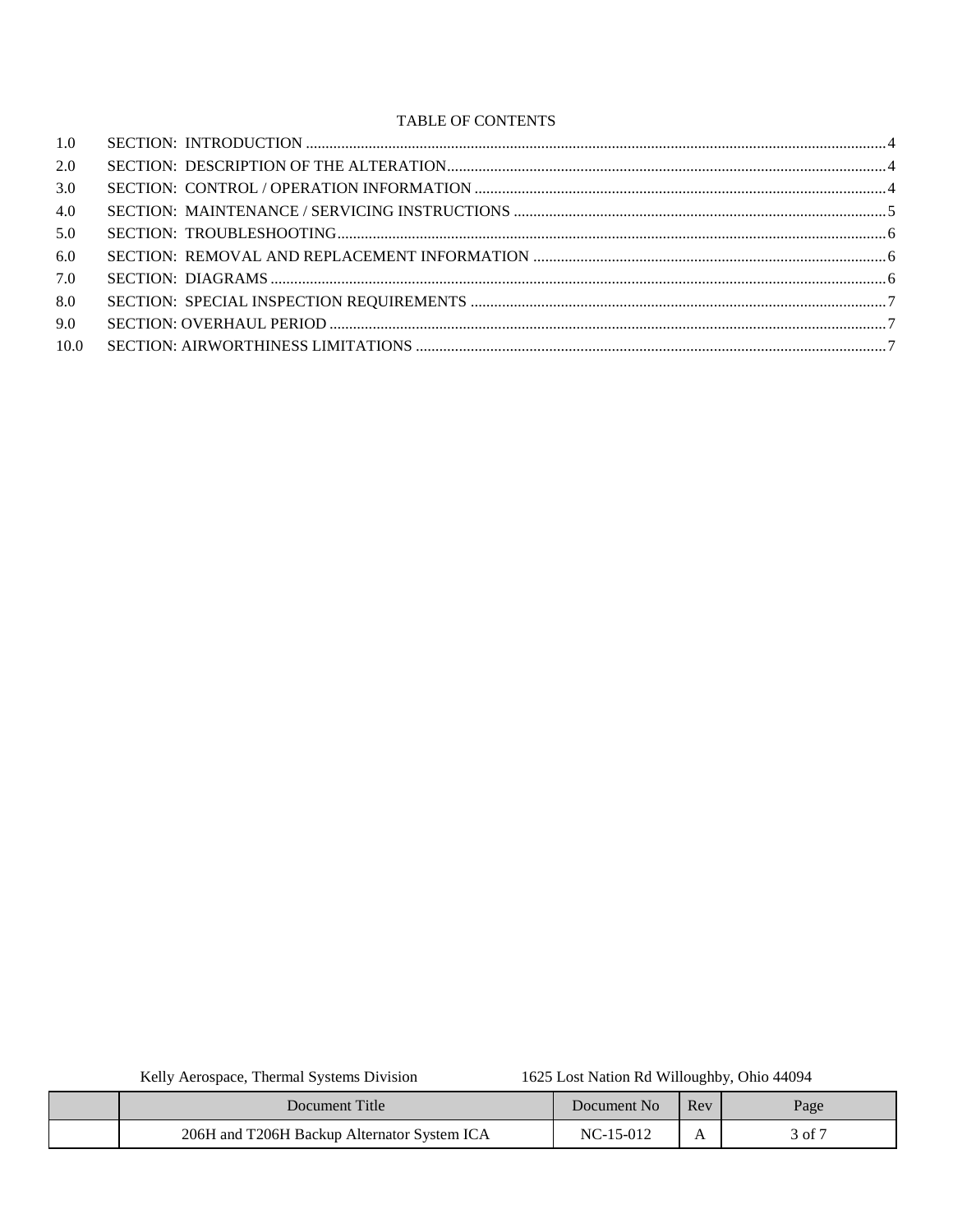## <span id="page-3-0"></span>**1.0 SECTION: INTRODUCTION**

This document identifies the instructions for continued airworthiness for the modification of the above aircraft by installation of the Kelly Aerospace Backup Alternator System.

**Applicability:** Applies to aircraft altered by installation of Kelly Aerospace Backup Alternator System

**Distribution:** This document should be a permanent aircraft record.

# <span id="page-3-1"></span>**2.0 SECTION: DESCRIPTION OF THE ALTERATION**

The Cessna 206H & T206H aircraft has a single alternator, single bus electrical system. The system uses a 9910592-3 (24 Volt 95 Amp) alternator, which is mounted on the left front side of the engine. The Kelly Backup Alternator Kit installed a second alternator, a Hartzell ES-7024-13 (24 Volt 70 Amp) alternator. The backup alternator is installed on the right front side. The backup alternator is integrated into the existing aircraft electrical system through a single pole double throw relay mounted on the firewall. The relay connects the backup alternator to the bus in place of the primary alternator. A field relay directs the regulators' field output to the proper alternator. A toggle switch in the cockpit allows the selection of the backup alternator. The system is designed to disconnect the primary alternator before the backup alternator is connected. It is not possible for both alternators to put power on the bus at the same time.

The alternator is belt driven, similar to the existing primary alternator. The drive pulley for the backup alternator is mounted to the front of the flywheel.

The system uses a Lamar Technologies AC2101 Regulator mounted in the aircraft J-Box on the firewall. The Kelly Backup Alternator Kit installed a second regulator, a Lamar Technologies DGR3-1. The backup regulator is installed on the firewall covered by the J-Box assembly. A toggle switch in the cockpit allows the selection of the backup regulator. The system is set up with single pole multiple throw relays that will disconnect the primary regulator before the backup regulator is connected.

# <span id="page-3-2"></span>**3.0 SECTION: CONTROL / OPERATION INFORMATION**

A low voltage failure of the primary alternator is indicated by a low voltage and battery discharge on the PFD and MFD. When the backup alternator is selected, the low voltage and battery discharge indication on the PFD and MFD will go away. Load shedding may be required if the electrical system is drawing more than 70 amps.

A high voltage failure of the primary alternator is indicated by a high volts annunciation or main battery amp draw of more than 40 amps or an open Alt Field Circuit Breaker. When the backup alternator is selected the pilot will need to reset the Alt Field circuit breaker (if tripped) and the high volts annunciation or main battery amp draw will go away. Load shedding may be required if the electrical system is drawing more than 70 amps.

A low voltage failure of the primary regulator is indicated by a low voltage and battery discharge on the PFD and MFD. When the backup regulator is selected, the low voltage and battery discharge indication on the PFD and MFD will go away.

A high voltage failure of the primary regulator is indicated by a high volts annunciation or main battery amp draw of more than 40 amps or an open Alt Field Circuit Breaker. When the backup regulator is selected the pilot will need to reset the Alt Field circuit breaker (if tripped) and the high volts annunciation or main battery amp draw will go away.

The primary alternator can be used with the either primary or backup regulator and the secondary alternator can be used with either the primary or backup regulator.

It is not often immediately clear whether there is an alternator or a regulator failure. The pilot should follow the emergency procedures in NC-15-011 AFMS to resolve the low voltage or high voltage condition.

|  | Kelly Aerospace, Thermal Systems Division |  |  |  |
|--|-------------------------------------------|--|--|--|
|  |                                           |  |  |  |

| Document Title                              | Document No | Rev | Page              |
|---------------------------------------------|-------------|-----|-------------------|
| 206H and T206H Backup Alternator System ICA | NC-15-012   |     | $4 \text{ of } 7$ |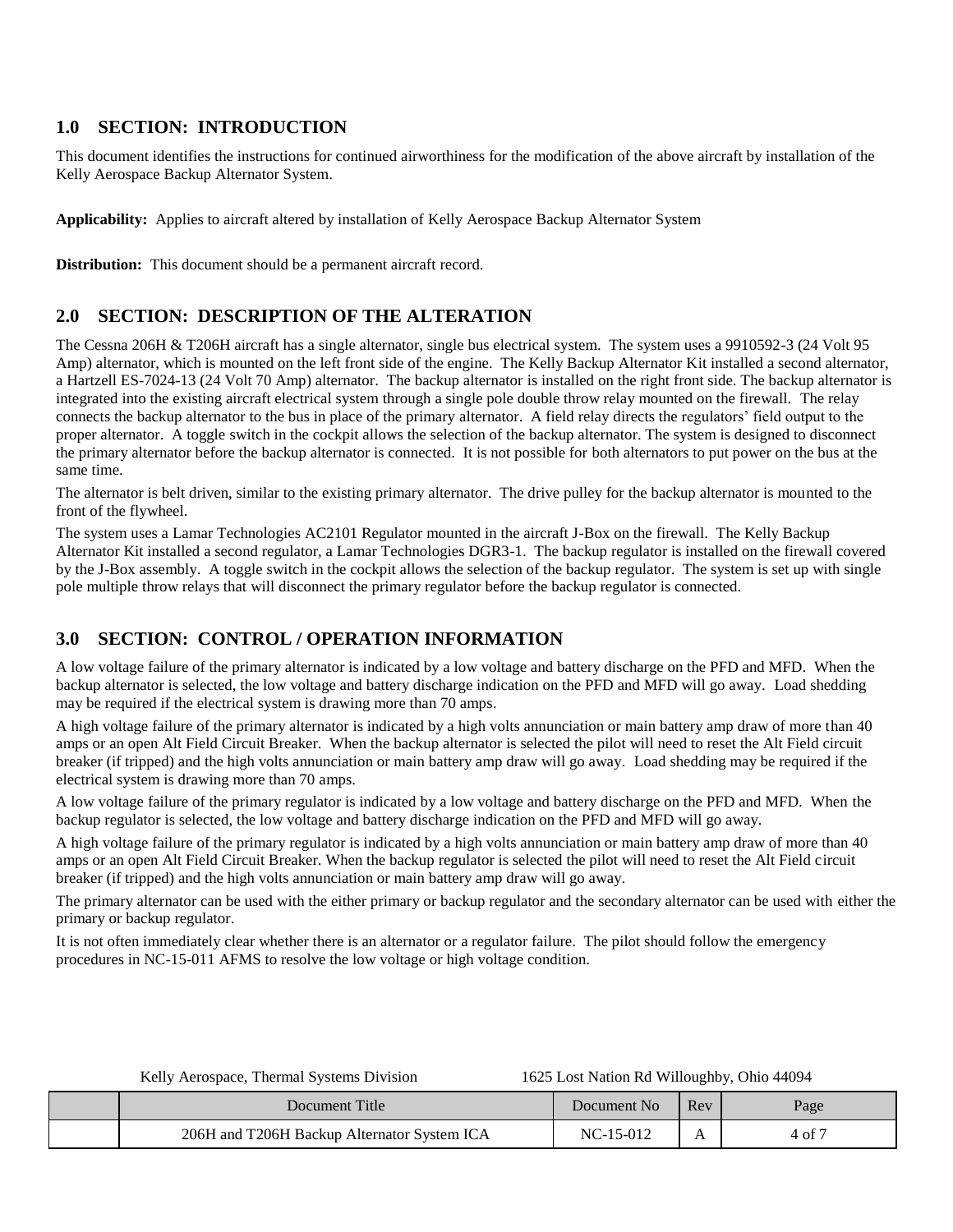## <span id="page-4-0"></span>**4.0 SECTION: MAINTENANCE / SERVICING INSTRUCTIONS**

**Note:** Before inspections or maintenance are performed it is the responsibility of the owner/operator and maintenance agency to assure that they are in possession of the latest revision of the applicable documentation and drawings.

#### ALTERNATOR

Every 100 hours or during annual an inspection is required. Ensure that the alternator and its brackets are secure and in good condition. Check the electrical connections and make sure they are secure. Inspect the alternator belt for condition and tension. Make proper adjustments as needed. Refer to Cessna Maintenance Manual Section 24-20-00 for belt tensioning procedures. The belt tension for the back-up alternator should be identical to that of the primary alternator.

#### **ELECTRICAL**

Every 100 hours or during annual an inspection is required. Inspect wiring for chaffing, mounting, attachment, proper routing, fraying and arcing. Ensure all connections are tight, verify all components are secure.

| Document Title                              | Document No | Rev | Page                  |
|---------------------------------------------|-------------|-----|-----------------------|
| 206H and T206H Backup Alternator System ICA | $NC-15-012$ |     | $5$ of $\overline{2}$ |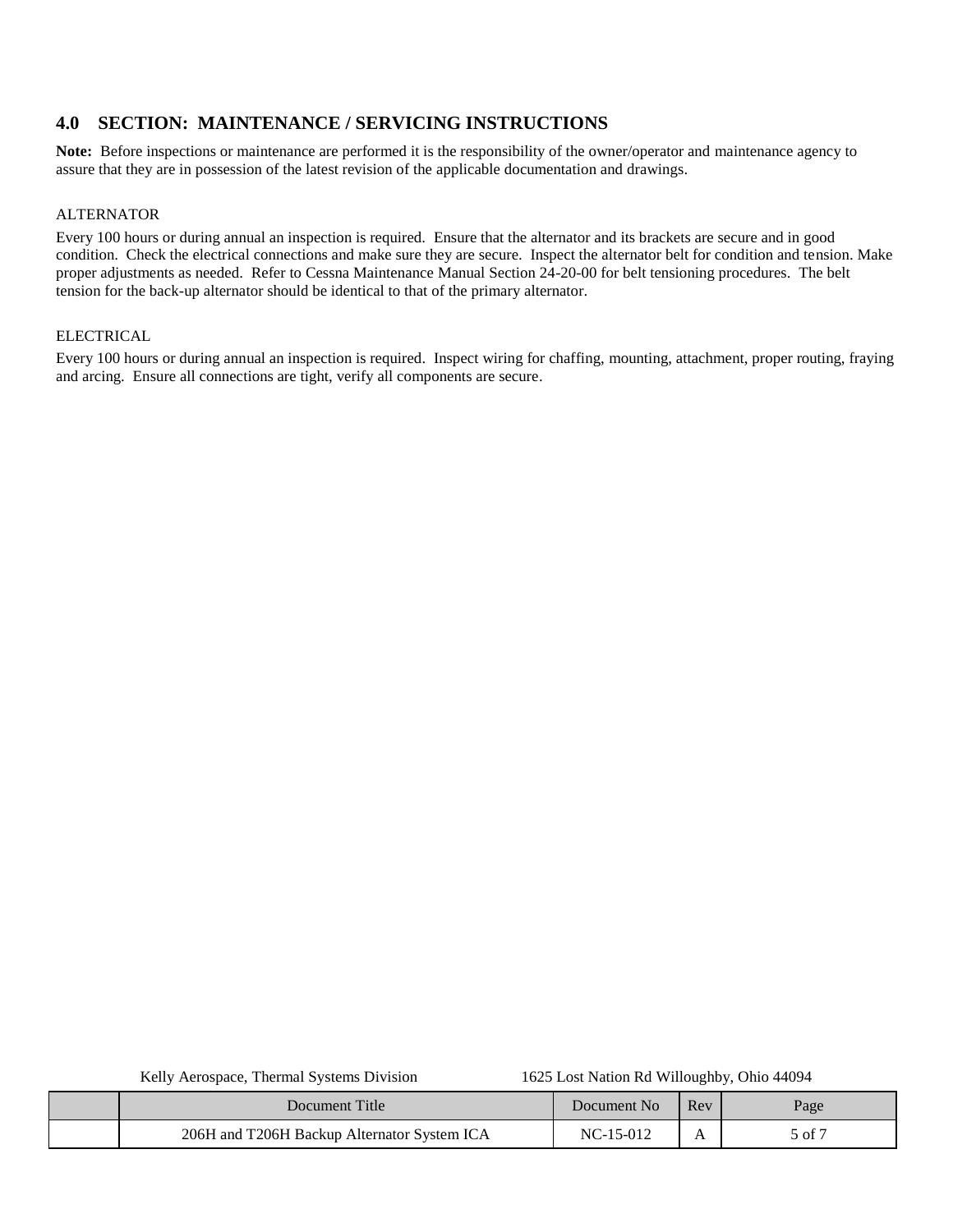# <span id="page-5-0"></span>**5.0 SECTION: TROUBLESHOOTING**

Refer to Kelly Aerospace Drawing AL-00195 for Backup Alternator System wiring diagram.

Failures of the Kelly Aerospace Backup Alternator System can include but may not be limited to the following situations:

- 1) No output voltage from alternator
	- a. Possible Failure of the DGR3-1 Voltage Regulator. Characterized by unreliable fluctuating voltage output or no voltage output from alternator. Ensure connections are made correctly; may need to replace voltage regulator.
	- b. Possible Failure of the alternator. Characterized by no output voltage from alternator. Check connections to alternator. May need to replace alternator.
- 2) Power is output from the alternator but is not making it to the aircraft bus. Characterized by voltage to main DC Contactor but not to the main bus when backup alternator system is turned on.
	- a. Ensure connections are made correctly to DC Contactor, Field Relay, Voltage Regulator Relay and Switches.
	- b. Possible failure of DC Contactor or one of the Relays. May require replacement of DC Contactor or one of the Relays.
	- c. Possible failure of Toggle Switch. The indicator light should always align with the position of the Toggle Switch.

# <span id="page-5-1"></span>**6.0 SECTION: REMOVAL AND REPLACEMENT INFORMATION**

Refer to the Kelly Aerospace Backup Alternator System Installation Manual document NC-15-013.

# <span id="page-5-2"></span>**7.0 SECTION: DIAGRAMS**

Lists of all applicable diagrams are in document NC-15-007.

All drawings and diagrams will be provided by Kelly Aerospace Thermal Systems. These may be obtained by contacting Kelly Aerospace by calling 440-951-4744.

| Document Title                              | Document No | Rev | Page              |
|---------------------------------------------|-------------|-----|-------------------|
| 206H and T206H Backup Alternator System ICA | NC-15-012   |     | $6 \text{ of } 7$ |